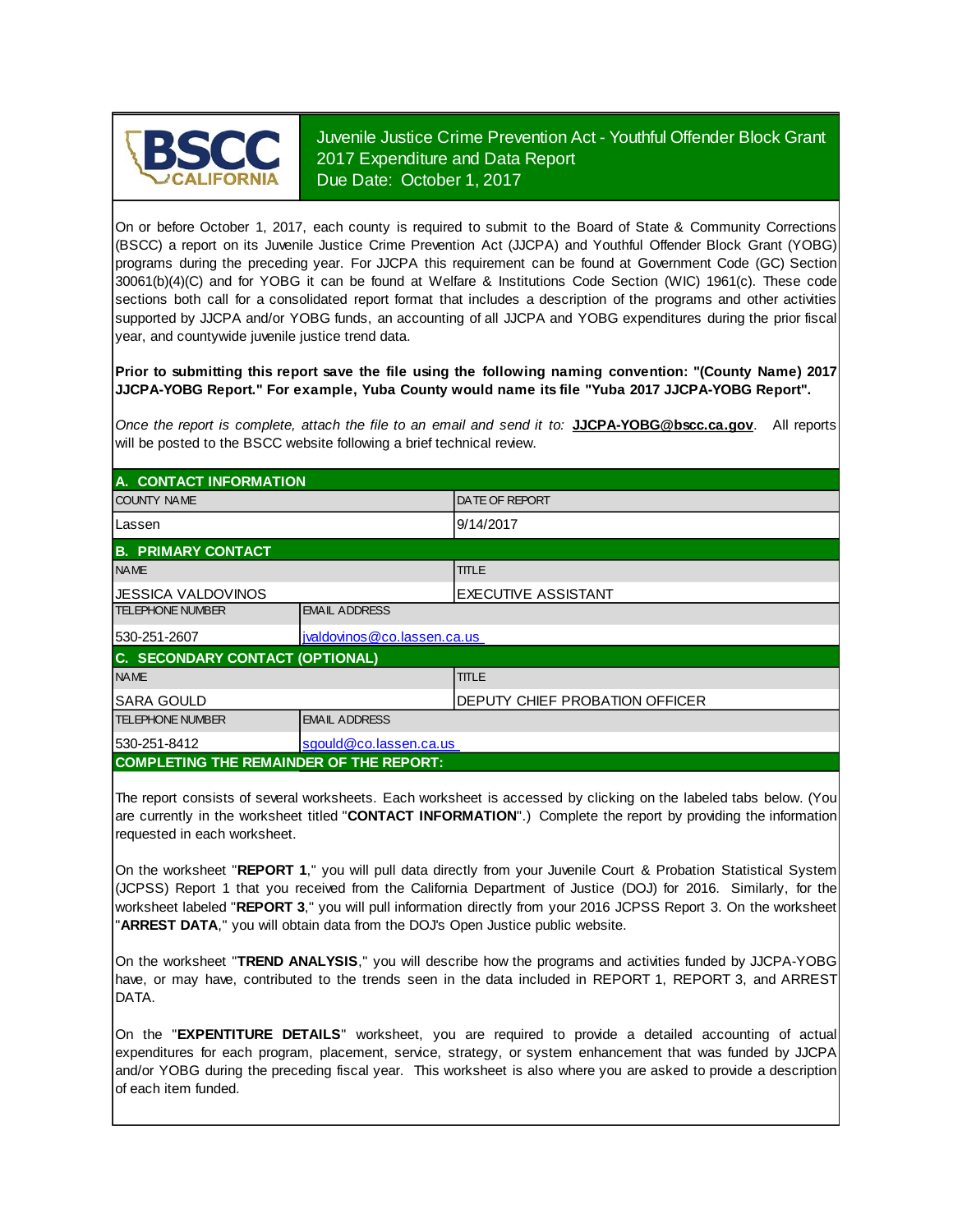### **COUNTYWIDE JUVENILE JUSTICE DATA for:** *Lassen*

*In the blank boxes below, enter the data from your Report 1 received from DOJ as titled below:*

**Referrals of Juveniles to Probation Departments for Delinquent Acts, January 1 - December 31, 2016 Age by Referral Type, Gender, Race/Ethnic Group, Referral Source, Detention, Prosecutor Action, and Probation Department Disposition**

**Report 1**

#### **Probation Department Disposition**

| <b>Informal Probation</b> |  |
|---------------------------|--|
| <b>Diversions</b>         |  |
| <b>Petitions Filed</b>    |  |

#### **Gender (OPTIONAL)**

| <b>Male</b>  |  |
|--------------|--|
| Female       |  |
| <b>TOTAL</b> |  |

### **Race/Ethnic Group (OPTIONAL)**

| <b>Hispanic</b>         |  |
|-------------------------|--|
| White                   |  |
| <b>Black</b>            |  |
| Asian                   |  |
| <b>Pacific Islander</b> |  |
| Indian                  |  |
| <b>Unknown</b>          |  |
| <b>TOTAL</b>            |  |

**Please use this space to explain any exceptions and/or anomalies in the data reported above:**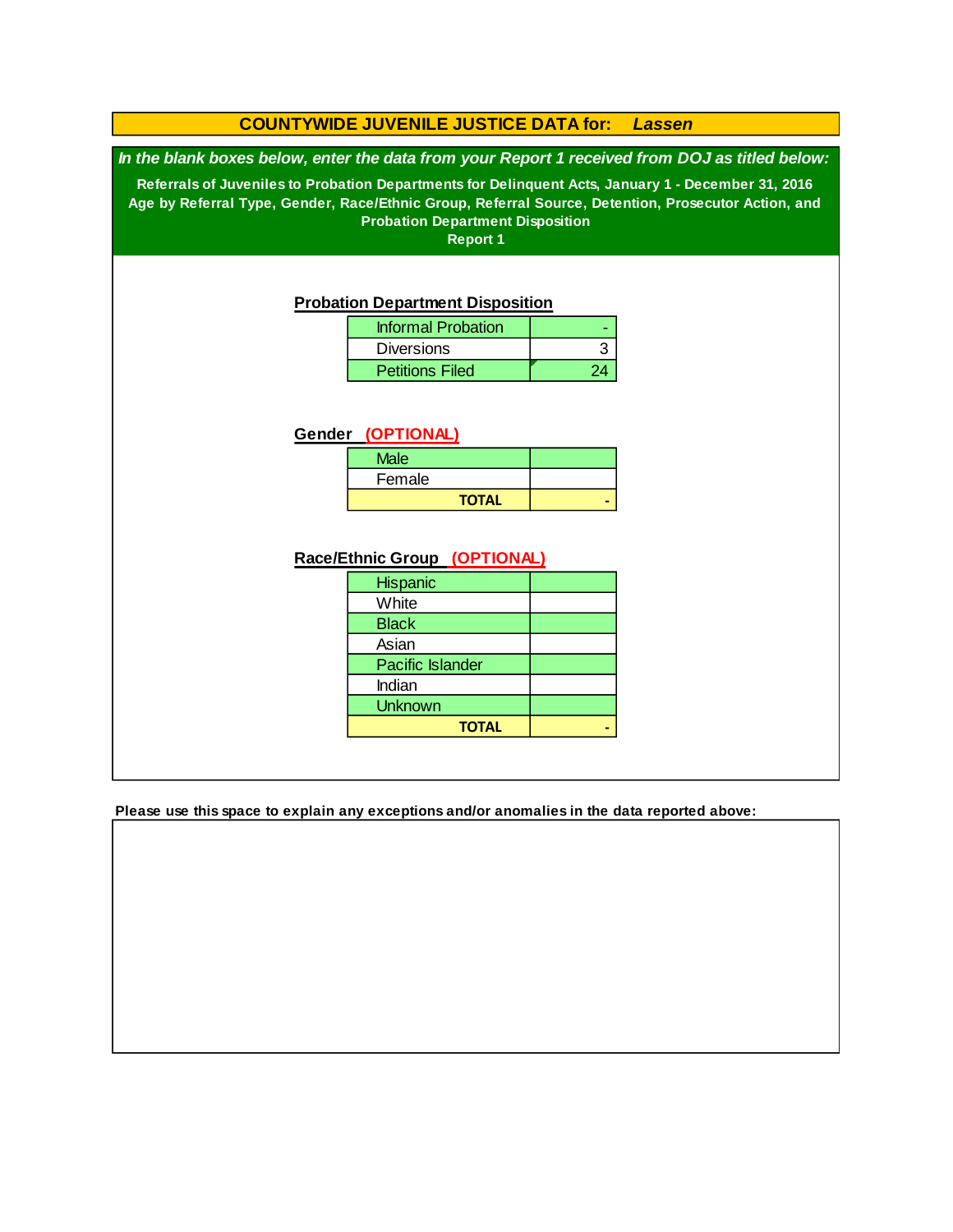| <b>COUNTYWIDE JUVENILE JUSTICE DATA for:</b><br><b>Lassen</b>                                                                                                                                                                                                                                                                            |                                |              |                 |  |  |  |
|------------------------------------------------------------------------------------------------------------------------------------------------------------------------------------------------------------------------------------------------------------------------------------------------------------------------------------------|--------------------------------|--------------|-----------------|--|--|--|
| In the blank boxes below, enter the data from your Report 3 received from DOJ as titled below:<br>Juvenile Court Dispositions Resulting From Petitions for Delinquesnt Acts, January 1 - December 31, 2016<br>Age by Petition Type, Sex, Race/Ethnic Group, Defense Representation, Court Disposition and Wardship Placement<br>Report 3 |                                |              |                 |  |  |  |
| <b>Petition Type</b>                                                                                                                                                                                                                                                                                                                     |                                |              |                 |  |  |  |
|                                                                                                                                                                                                                                                                                                                                          | <b>New</b>                     |              | 21              |  |  |  |
|                                                                                                                                                                                                                                                                                                                                          | Subsequent                     |              | 7               |  |  |  |
|                                                                                                                                                                                                                                                                                                                                          |                                | <b>TOTAL</b> | 28              |  |  |  |
|                                                                                                                                                                                                                                                                                                                                          | <b>Court Disposition</b>       |              |                 |  |  |  |
|                                                                                                                                                                                                                                                                                                                                          | <b>Informal Probation</b>      |              |                 |  |  |  |
|                                                                                                                                                                                                                                                                                                                                          | Non-Ward Probation             |              | 3               |  |  |  |
|                                                                                                                                                                                                                                                                                                                                          | <b>Wardship Probation</b>      |              | $\bf 8$         |  |  |  |
|                                                                                                                                                                                                                                                                                                                                          | Diversion                      |              | 3               |  |  |  |
|                                                                                                                                                                                                                                                                                                                                          | Deferred Entry of Judgement    |              |                 |  |  |  |
|                                                                                                                                                                                                                                                                                                                                          | <b>Wardship Placements</b>     |              |                 |  |  |  |
|                                                                                                                                                                                                                                                                                                                                          | <b>Own/Relative's Home</b>     |              | 3               |  |  |  |
|                                                                                                                                                                                                                                                                                                                                          | Non-Secure County Facility     |              | 6               |  |  |  |
|                                                                                                                                                                                                                                                                                                                                          | <b>Secure County Facility</b>  |              | 3               |  |  |  |
|                                                                                                                                                                                                                                                                                                                                          | Other Public Facility          |              |                 |  |  |  |
|                                                                                                                                                                                                                                                                                                                                          | <b>Other Private Facillity</b> |              |                 |  |  |  |
|                                                                                                                                                                                                                                                                                                                                          | Other                          |              | $\overline{4}$  |  |  |  |
|                                                                                                                                                                                                                                                                                                                                          | California Youth Authority*    |              |                 |  |  |  |
|                                                                                                                                                                                                                                                                                                                                          |                                | <b>TOTAL</b> | 16              |  |  |  |
|                                                                                                                                                                                                                                                                                                                                          | <b>Subsequent Actions</b>      |              |                 |  |  |  |
|                                                                                                                                                                                                                                                                                                                                          | <b>Technical Violations</b>    |              | 12 <sub>2</sub> |  |  |  |
|                                                                                                                                                                                                                                                                                                                                          |                                |              |                 |  |  |  |
|                                                                                                                                                                                                                                                                                                                                          | Sex (OPTIONAL)                 |              |                 |  |  |  |
|                                                                                                                                                                                                                                                                                                                                          | Male                           |              |                 |  |  |  |
|                                                                                                                                                                                                                                                                                                                                          | Female                         |              |                 |  |  |  |
|                                                                                                                                                                                                                                                                                                                                          |                                | <b>TOTAL</b> |                 |  |  |  |
|                                                                                                                                                                                                                                                                                                                                          | Race/Ethnic Group (OPTIONAL)   |              |                 |  |  |  |
|                                                                                                                                                                                                                                                                                                                                          | Hispanic                       |              |                 |  |  |  |
|                                                                                                                                                                                                                                                                                                                                          | White                          |              |                 |  |  |  |
|                                                                                                                                                                                                                                                                                                                                          | <b>Black</b>                   |              |                 |  |  |  |
|                                                                                                                                                                                                                                                                                                                                          | Asian                          |              |                 |  |  |  |
|                                                                                                                                                                                                                                                                                                                                          | Pacific Islander               |              |                 |  |  |  |
|                                                                                                                                                                                                                                                                                                                                          | Indian                         |              |                 |  |  |  |
|                                                                                                                                                                                                                                                                                                                                          | <b>Unknown</b>                 |              |                 |  |  |  |
|                                                                                                                                                                                                                                                                                                                                          |                                | <b>TOTAL</b> |                 |  |  |  |

**Please use this space to explain any exceptions and/or anomalies in the data reported above:** 

**\* The JCPSS reports show "California Youth Authority," however it is now called the "Division of Juvenile Justice."**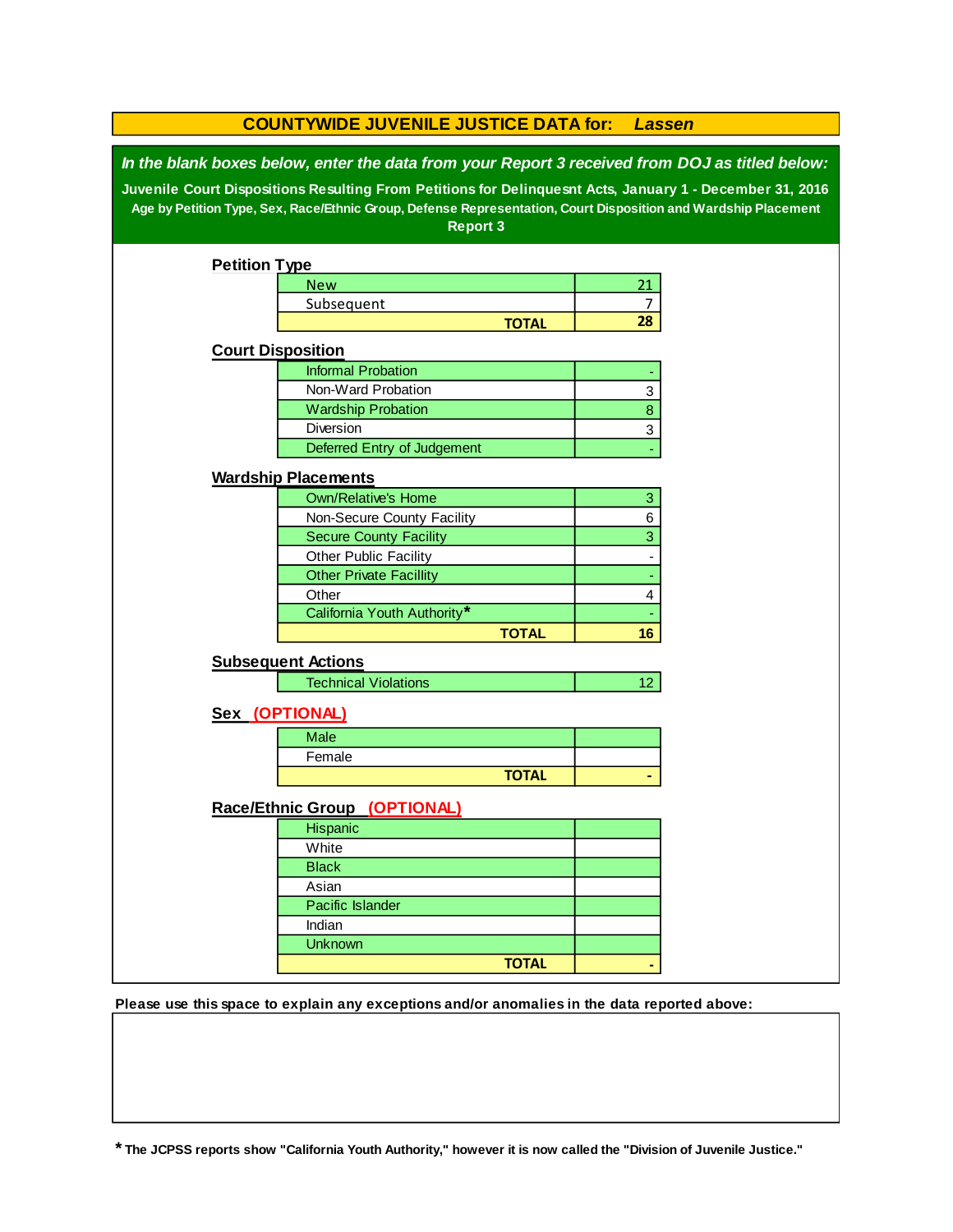|                | <b>COUNTYWIDE JUVENILE JUSTICE DATA for:</b>                              | <b>Lassen</b> |
|----------------|---------------------------------------------------------------------------|---------------|
|                | In the blank boxes below, enter your juvenile arrest data from last year. |               |
|                | Arrest data by county can be found at:                                    |               |
|                | https://openjustice.doj.ca.gov/crime-statistics/arrests                   |               |
|                |                                                                           |               |
| <b>Arrests</b> |                                                                           |               |
|                | <b>Felony Arrests</b>                                                     | 48            |
|                | <b>Misdemeanor Arrests</b>                                                | 88            |
|                | <b>Status Arrests</b>                                                     | 12            |
|                | <b>TOTAL</b>                                                              | 148           |
|                | Gender (OPTIONAL)                                                         |               |
|                | <b>Male</b>                                                               |               |
|                | Female                                                                    |               |
|                | <b>TOTAL</b>                                                              |               |
|                | Race/Ethnic Group (OPTIONAL)                                              |               |
|                | <b>Black</b>                                                              |               |
|                | White                                                                     |               |
|                | Hispanic                                                                  |               |
|                | Other<br><b>TOTAL</b>                                                     |               |

**Please use this space to explain any exceptions and/or anomalies in the data reported above:**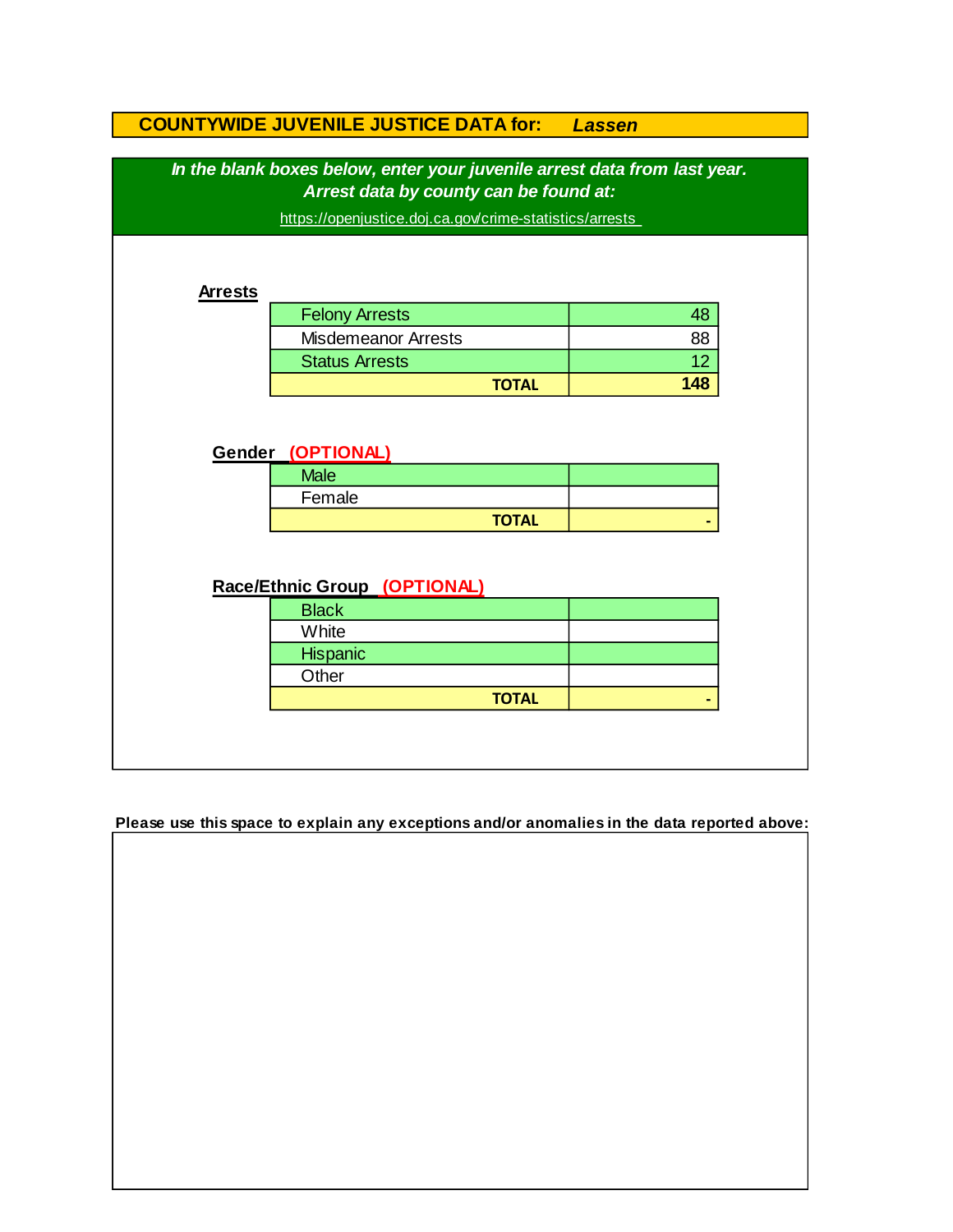# **ANALYSIS OF COUNTYWIDE TREND DATA for:** *Lassen*

### **Government Code Section 30061(b)(4)(C)(iv) & WIC Section 1961(c)(3)**

Provide <sup>a</sup> summary description or analysis, based on available information, of how the programs, placements, services, strategies or system enhancements funded by JJCPA-YOBG have, or may have, contributed to, or influenced, the juvenile justice data trends identified in this report.

Lassen County Probation's strategy and continuing practice of working with non-707(b) offenders has significanly changed since these offenders were no longer eligible for commitment to the Division of Juvenile Justice facilities. In fact, with the implementation of a risk and needs assessment, juveniles recieve services based on their individual needs. These youthful offenders are now better served and provided the necessary and appropriate services. Implementation of the Forward Thinking Interactive Journaling program, least restrictive services and supervision, using a risk/needs assessment and evidence based supervision practices, has resulted in an increase of successful outcomes for the population served.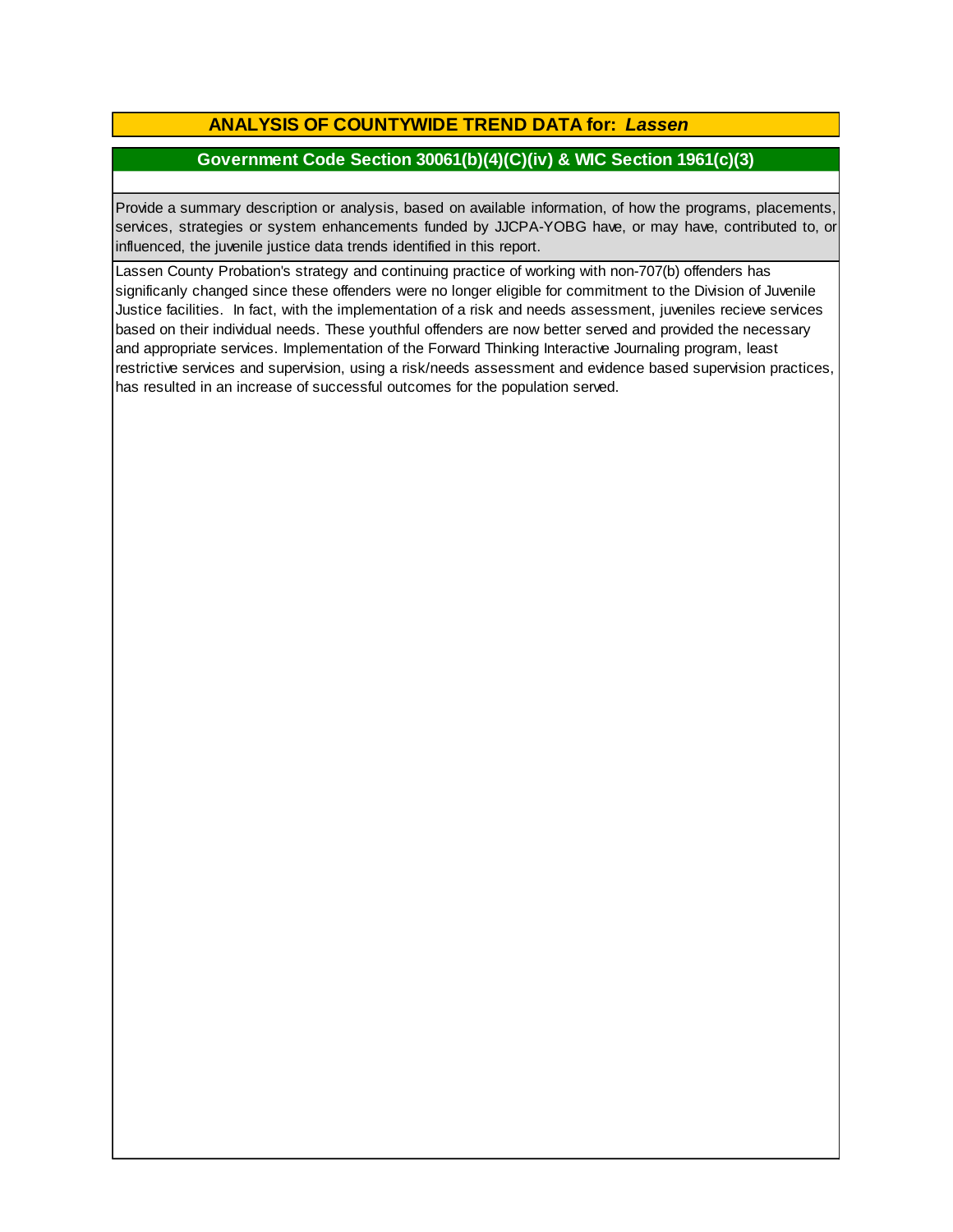Use the template(s) below to report the programs, placements, services, strategies, and/or system enhancements you funded in the preceding fiscal year. Use <sup>a</sup> separate template for each program, placement, service, strategy, or system enhancement that was supported with JJCPA and/or YOBG funds. If you need more templates than provided, copy and paste additional templates below the last Accounting of Expenditures template.

Start by indicating the name of the first program, placement, service, strategy, or system enhancement that was funded with JJCPA and/or YOBG funds last year. Next indicate the expenditure category using the drop down list provided in the Expenditure Category portion on each of the templates.

|                    | Code | <b>Expenditure Category</b>             | Code | <b>Expenditure Category</b>                   |
|--------------------|------|-----------------------------------------|------|-----------------------------------------------|
| <b>Placements</b>  | 1    | Juvenile Hall                           | 5    | <b>Private Residential Care</b>               |
|                    | 2    | Ranch                                   | 6    | Home on Probation                             |
|                    | 3    | Camp                                    | 7    | Other Placement                               |
|                    | 4    | Other Secure/Semi-Secure Rehab Facility |      |                                               |
|                    | Code | <b>Expenditure Category</b>             | Code | <b>Expenditure Category</b>                   |
| <b>Direct</b>      | 8    | Alcohol and Drug Treatment              | 26   | Life/Independent Living Skills                |
| <b>Services</b>    | 9    | <b>After School Services</b>            |      | Training/Education                            |
|                    | 10   | Aggression Replacement Therapy          | 27   | Individual Mental Health Counseling           |
|                    | 11   | Anger Management Counseling/Treatment   | 28   | Mental Health Screening                       |
|                    | 12   | Development of Case Plan                | 29   | Mentoring                                     |
|                    | 13   | <b>Community Service</b>                | 30   | Monetary Incentives                           |
|                    | 14   | Day or Evening Treatment Program        | 31   | Parenting Education                           |
|                    | 15   | Detention Assessment(s)                 | 32   | Pro-Social Skills Training                    |
|                    | 16   | <b>Electronic Monitoring</b>            | 33   | <b>Recreational Activities</b>                |
|                    | 17   | Family Counseling                       | 34   | Re-Entry or Aftercare Services                |
|                    | 18   | <b>Functional Family Therapy</b>        | 35   | Restitution                                   |
|                    | 19   | Gang Intervention                       | 36   | Restorative Justice                           |
|                    | 20   | Gender Specific Programming for Girls   | 37   | Risk and/or Needs Assessment                  |
|                    | 21   | Gender Specific Programming for Boys    | 38   | <b>Special Education Services</b>             |
|                    | 22   | <b>Group Counseling</b>                 | 39   | Substance Abuse Screening                     |
|                    | 23   | Intensive Probation Supervision         | 40   | <b>Transitional Living Services/Placement</b> |
|                    | 24   | Job Placement                           | 41   | Tutoring                                      |
|                    | 25   | Job Readiness Training                  | 42   | <b>Vocational Training</b>                    |
|                    |      |                                         | 43   | <b>Other Direct Service</b>                   |
|                    | Code | <b>Expenditure Category</b>             | Code | <b>Expenditure Category</b>                   |
| Capacity           | 44   | Staff Training/Professional Development | 48   | <b>Contract Services</b>                      |
| Building/          | 45   | <b>Staff Salaries/Benefits</b>          | 49   | <b>Other Procurements</b>                     |
| <b>Maintenance</b> | 46   | Capital Improvements                    | 50   | Other                                         |
| Activities         | 47   | Equipment                               |      |                                               |

### **List of Expenditure Categories and Associated Numerical Codes**

For each program, placement, service, strategy, or system enhancement, record actual expenditure details for the preceding fiscal year. Expenditures will be categorized as coming from one or more of three funding sources - JJCPA funds, YOBG funds, and other funding sources (local, federal, other state, private, etc.). Be sure to report all JJCPA and YOBG expenditures for the preceding fiscal year irrespective of the fiscal year during which the funds were allocated. Definitions of the budget line items are provided on the next page.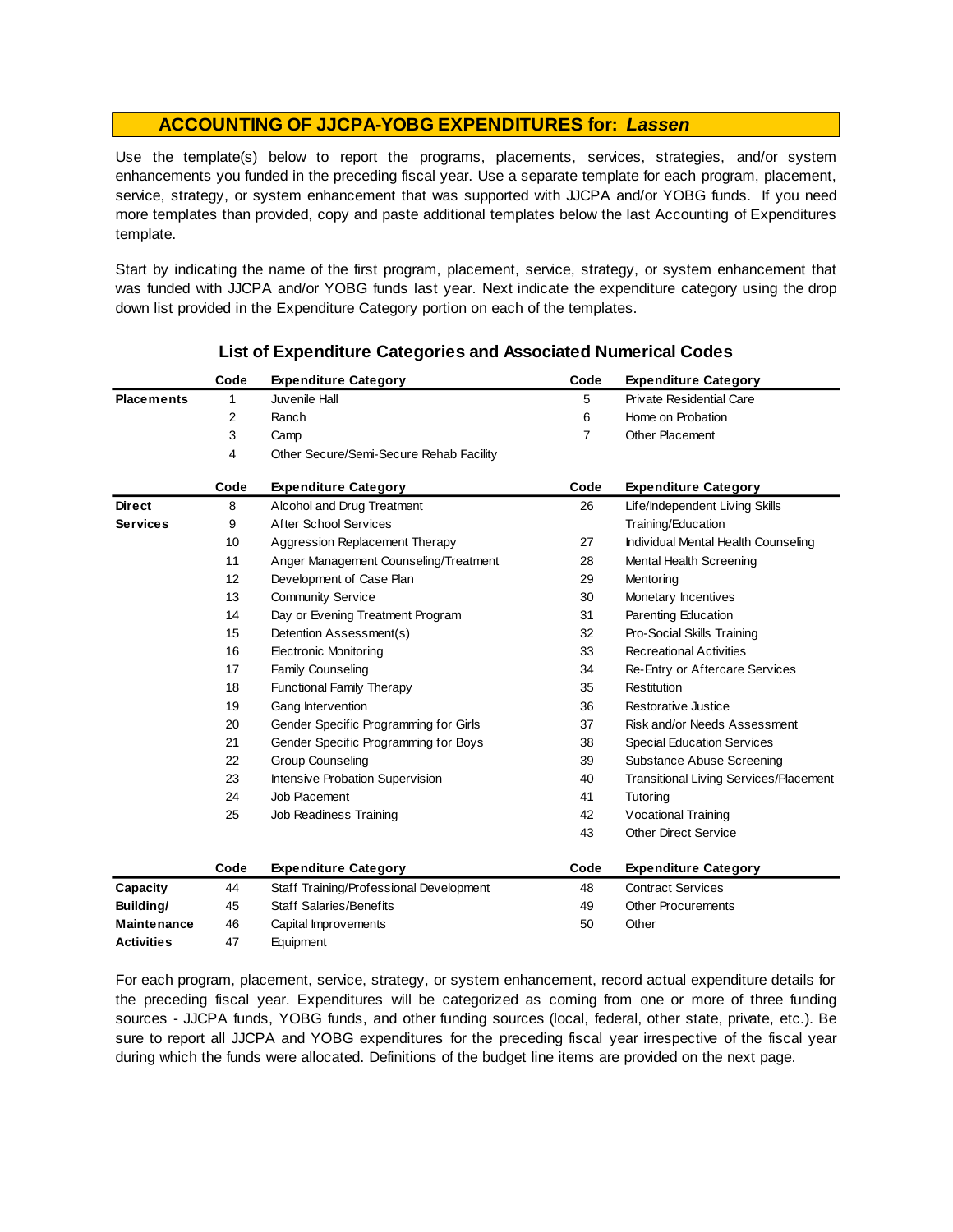**Salaries and Benefits** includes all expenditures related to paying the salaries and benefits of county probation (or other county department) employees who were directly involved in grant-related activities.

**Services and Supplies** includes expenditures for services and supplies necessary for the operation of the project (e.g., lease payments for vehicles and/or office space, office supplies) and/or services provided to participants and/or family members as part of the project's design (e.g., basic necessities such as food, clothing, transportation, and shelter/housing; and related costs).

**Professional Services** includes all services provided by individuals and agencies with whom the County contracts. The county is responsible for reimbursing every contracted individual/agency.

**Community-Based Organizations (CBO)** includes all expenditures for services received from CBO's. *NOTE* : *I f you use JJCPA and/or YOBG funds t o contract with <sup>a</sup> CBO, report that expenditure on this line item rather than on the Professional Services line item.*

**Fixed Assets/Equipment** includes items such as vehicles and equipment needed to implement and/or operate the program, placement, service, etc. (e.g., computer and other office equipment including furniture).

**Administrative Overhead** includes all costs associated with administration of the program, placement, service, strategy, and/or system enhancement being supported by JJCPA and/or YOBG funds.

Use the space below the budget detail to provide a narrative description for each program, placement, service, strategy, and/or system enhancement that was funded last year. *To do so, double click on the response box provided for this purpose.* 

Repeat this process as many times as needed to fully account for all programs, placements, services, strategies, and systems enhancements that were funded with JJCPA and/or YOBG during the last fiscal year. Keep in mind that this full report will be posted on the BSCC website in accordance with state law.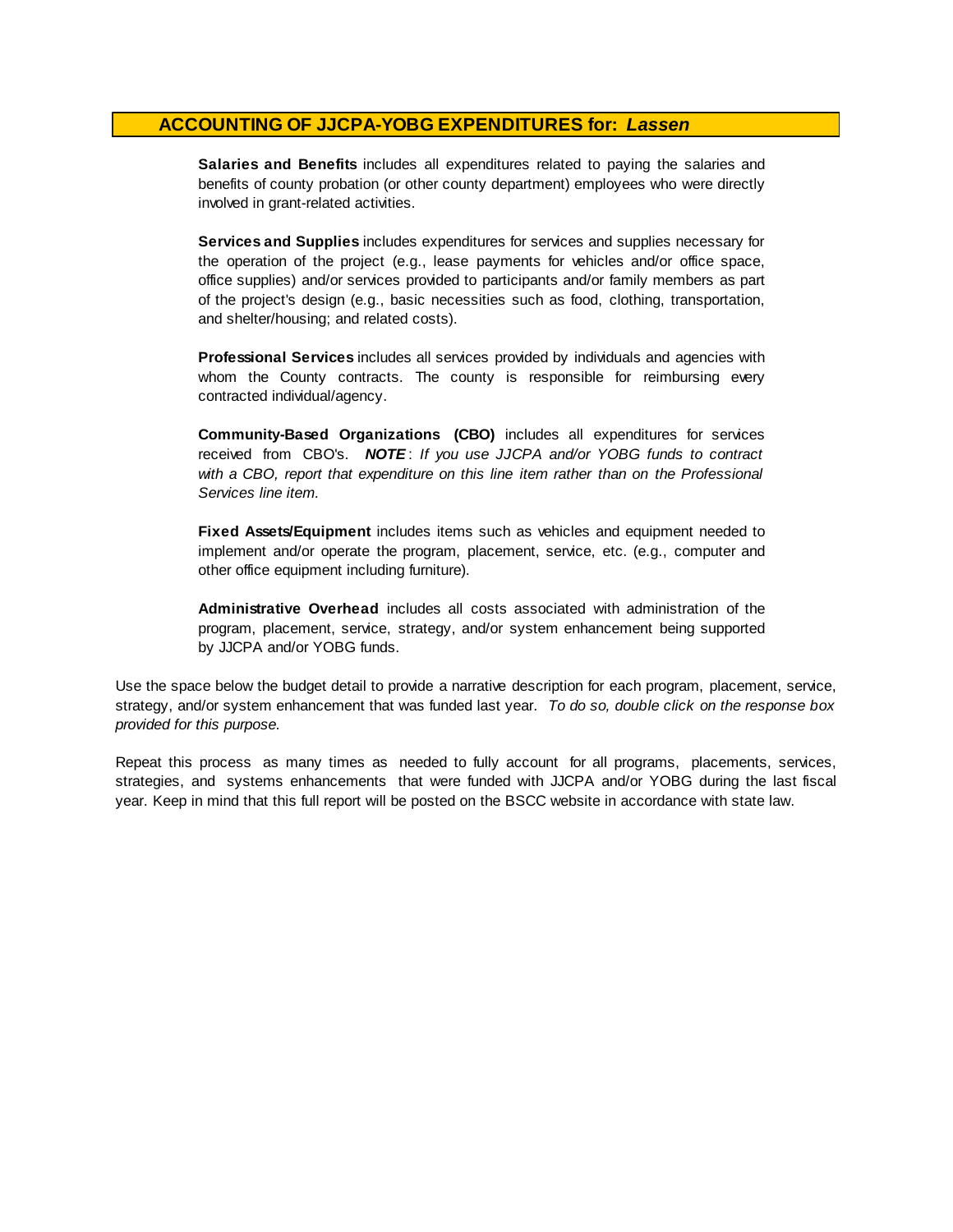| 1. Program, Placement, Service, Strategy, or System Enhancement                                       |                            |             |                               |  |  |  |
|-------------------------------------------------------------------------------------------------------|----------------------------|-------------|-------------------------------|--|--|--|
| Name of program, placement, service,<br>strategy or system enhancement:                               | <b>Vocational Training</b> |             |                               |  |  |  |
| <b>Expenditure Category:</b>                                                                          | <b>Vocational Training</b> |             |                               |  |  |  |
|                                                                                                       | <b>JJCPA Funds</b>         | YOBG Funds  | All Other Funds<br>(Optional) |  |  |  |
| <b>Salaries &amp; Benefits:</b>                                                                       |                            |             |                               |  |  |  |
| Services & Supplies:                                                                                  |                            | \$<br>7,000 |                               |  |  |  |
| <b>Professional Services:</b>                                                                         |                            |             |                               |  |  |  |
| <b>Community Based Organizations:</b>                                                                 |                            |             |                               |  |  |  |
| <b>Fixed Assets/Equipment:</b>                                                                        |                            |             |                               |  |  |  |
| Administrative Overhead:                                                                              |                            |             |                               |  |  |  |
| Other Expenditures (List Below):                                                                      |                            |             |                               |  |  |  |
|                                                                                                       |                            |             |                               |  |  |  |
|                                                                                                       |                            |             |                               |  |  |  |
|                                                                                                       |                            |             |                               |  |  |  |
| <b>TOTAL: \$</b><br>\$<br>7.000<br>S                                                                  |                            |             |                               |  |  |  |
| Drovide a description of the program placement, conice etrategy or quater ephoneoment that was funded |                            |             |                               |  |  |  |

Provide a description of the program, placement, service, strategy or system enhancement that was funded with JJCPA and/or YOBG funds in the preceding fiscal year. For example, you might want to include information on the types of youth served, prevention services you provided, your accomplishments, any barriers encountered, and what specifically JJCPA and/or YOBG funds paid for.

The Lassen County Probation department is looking to establish a working relationship with a local provider to provide an anger management program to our juvenile offender population. This program would not only be available to those minors on court ordered probation, but also those youth who are referred to probation for status offenses. The intent of the program is to ultimately be an additional preventative tool along with Alcohol and Drugs services, and other mental health needs. The goal in providing specific anger management services is to prevent those youth in need of services recommitting crimes. Lassen County Probation would like to enhance their Like Skills programs with the juveniles as well as the gardening program. YOBG funds would also pay for materials to enchance the Life Skills program for the juveniles. YOBG funds would also pay for materials needed to maintain the gardening program. YOBG funds would pay for anger management counseling sessions to be used as an additional preventative tool along with Alcohol and Drug services, and other mental health needs. The goal in providing specific anger management services is to prevent those youth in need of services recommitting crimes. Probation Officers complete risk and needs assessments on youthful offenders as a tool to aid in determining the services needed.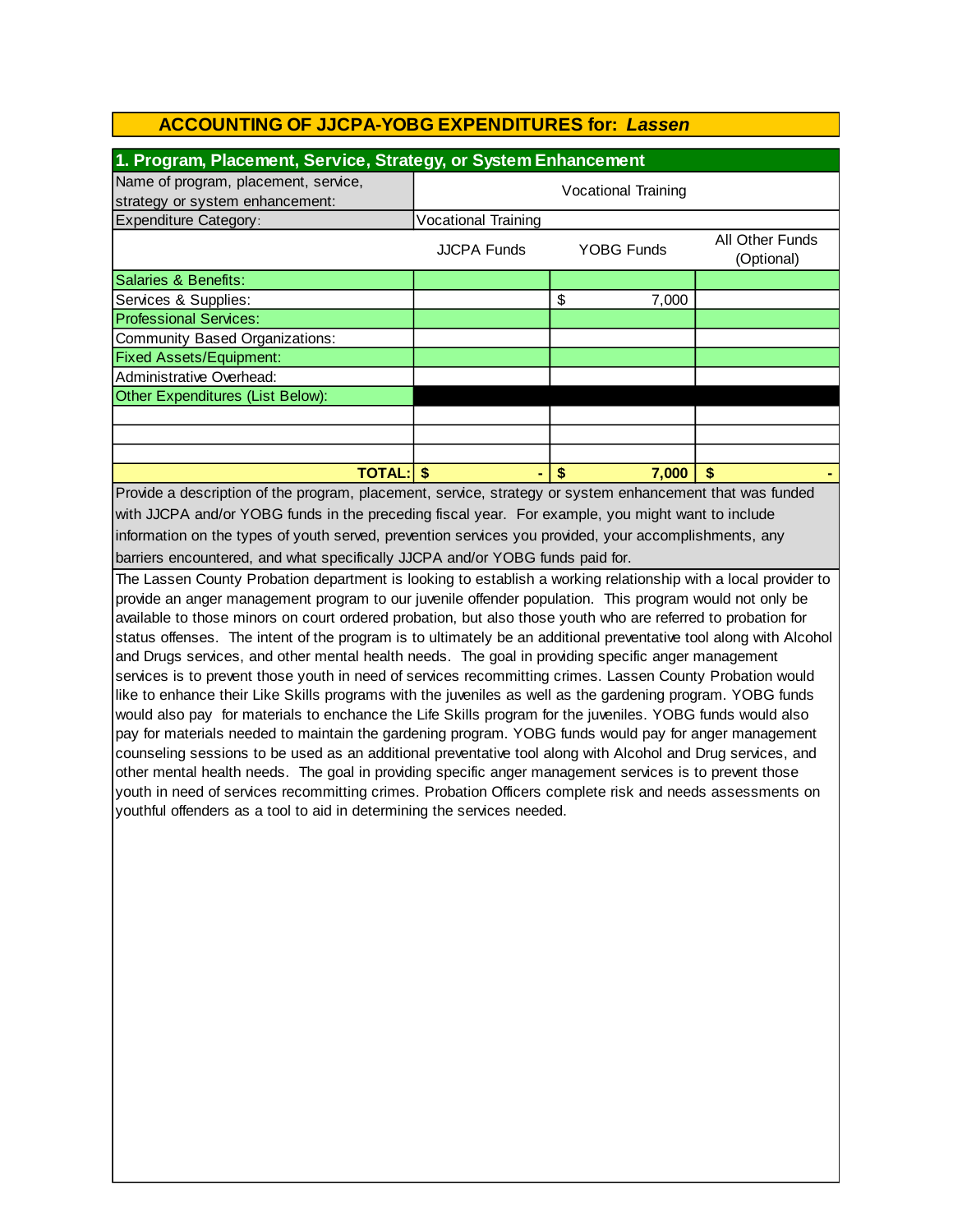| 2. Program, Placement, Service, Strategy, or System Enhancement |                                                                          |              |    |  |  |
|-----------------------------------------------------------------|--------------------------------------------------------------------------|--------------|----|--|--|
| Name of program, placement, service,                            | Caseload Pro Mgmnt System, Forward Thinking Program                      |              |    |  |  |
| strategy or system enhancement:                                 | Materials                                                                |              |    |  |  |
| <b>Expenditure Category:</b>                                    | <b>Other Direct Service</b>                                              |              |    |  |  |
|                                                                 | <b>All Other Funds</b><br>YOBG Funds<br><b>JJCPA Funds</b><br>(Optional) |              |    |  |  |
| Salaries & Benefits:                                            |                                                                          |              |    |  |  |
| Services & Supplies:                                            |                                                                          | \$<br>2,000  |    |  |  |
| <b>Professional Services:</b>                                   |                                                                          | \$<br>14,000 |    |  |  |
| Community Based Organizations:                                  |                                                                          |              |    |  |  |
| <b>Fixed Assets/Equipment:</b>                                  |                                                                          |              |    |  |  |
| Administrative Overhead:                                        |                                                                          |              |    |  |  |
| Other Expenditures (List Below):                                |                                                                          |              |    |  |  |
|                                                                 |                                                                          |              |    |  |  |
|                                                                 |                                                                          |              |    |  |  |
|                                                                 |                                                                          |              |    |  |  |
| TOTAL:l                                                         | \$.<br>۰                                                                 | 16.000<br>S  | \$ |  |  |

information on the types of youth served, prevention services you provided, your accomplishments, any barriers encountered, and what specifically JJCPA and/or YOBG funds paid for. Provide a description of the program, placement, service, strategy or system enhancement that was funded with JJCPA and/or YOBG funds in the preceding fiscal year. For example, you might want to include

The Lassen County Probation Department used a portion of the YOBG allocation to continue operation of its case management system with Caseload Pro. It is necessary to maintain the database in order to report the monthly JCPSS statistics to the California Department of Justice. In addition, the case managment system tracks all minors on probation, detained in the County's Juvenile Detention Facility, who are supervised under electronic monitoring, ordered to probation for committing minor offenses and traffic offenses, and minors tracked under the department's Truancy Reduction Program. The case management system also provides statistical information to the department for other other funding opportunities, evaluating current programs/services and the developement of new programs and services available to minors.YOBG funds will pay for the annual maintenance and technical support for the database. YOBG funds also paid for additional forwrard thinking journaling materials. With the combination of continuing to operate the case management system and using the risk and needs assessment tool, Juvenile officers can better serve minors' supervision needs and provide appropriate services. The interactive journaling process will help youth achieve their goals, reintegrate into the community, reduce juvenile crime and help identify responsibilities. The CASEload Pro will interface with the department's risk & needs assessment tool.The congnitive-behavioral interactive journaling series uses evidence based strategies to assist youth in making positive changes to their thoughts, feelings, & behaviors. Completion of the risk & needs assessment would idenify the interactive journal the youth needs to complete for successful reintegration into the community creating a better contiuim of care.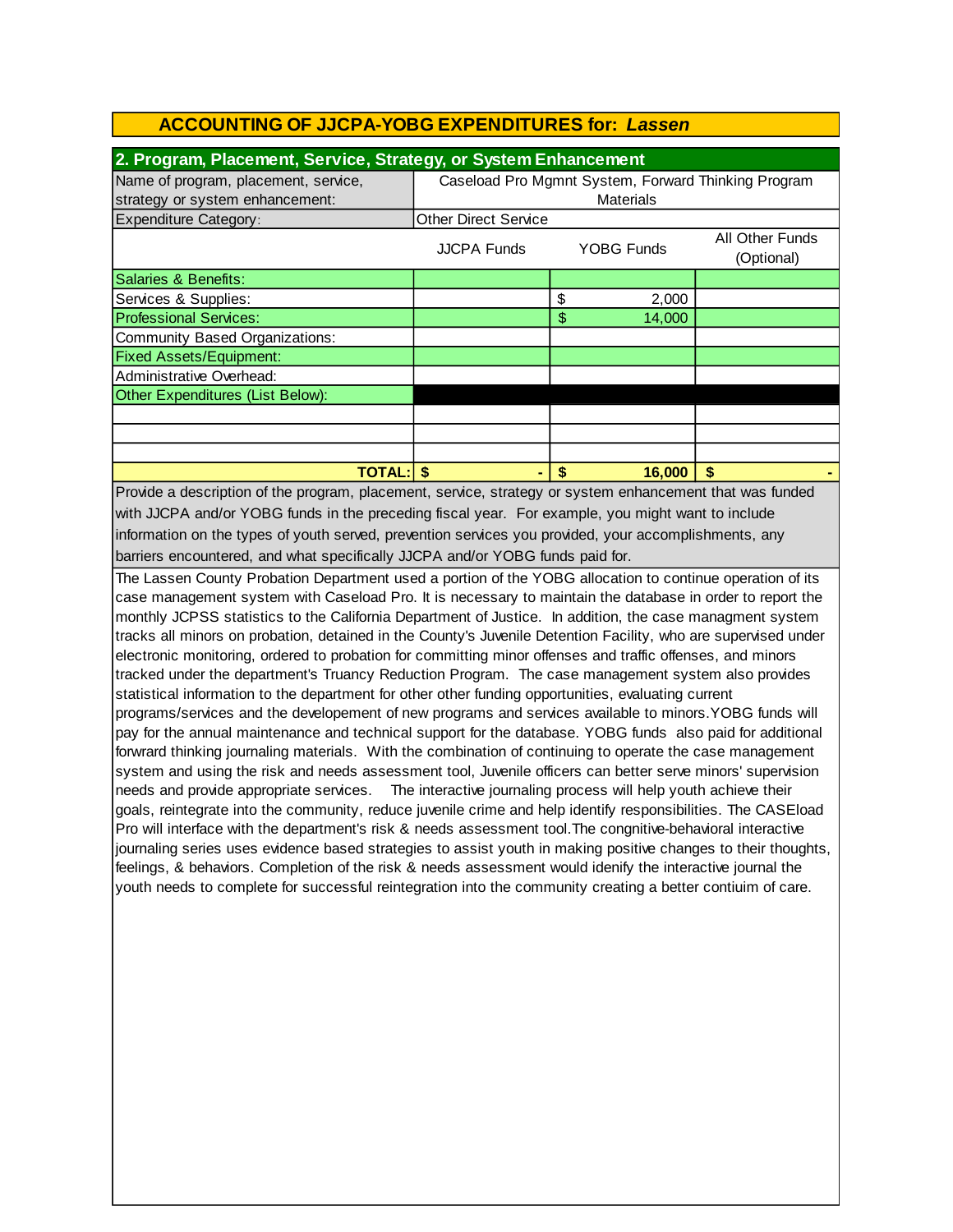| 3. Program, Placement, Service, Strategy, or System Enhancement         |                                |                   |                 |  |  |
|-------------------------------------------------------------------------|--------------------------------|-------------------|-----------------|--|--|
| Name of program, placement, service,<br>strategy or system enhancement: | Juvenile Hall                  |                   |                 |  |  |
| <b>Expenditure Category:</b>                                            | <b>Staff Salaries/Benefits</b> |                   |                 |  |  |
|                                                                         | <b>JJCPA Funds</b>             | <b>YOBG Funds</b> | All Other Funds |  |  |
| Salaries & Benefits:                                                    |                                | \$<br>55,000      |                 |  |  |
| Services & Supplies:                                                    |                                |                   |                 |  |  |
| <b>Professional Services:</b>                                           |                                |                   |                 |  |  |
| Community Based Organizations:                                          |                                |                   |                 |  |  |
| <b>Fixed Assets/Equipment:</b>                                          |                                |                   |                 |  |  |
| Administrative Overhead:                                                |                                |                   |                 |  |  |
| Other Expenditures (List Below):                                        |                                |                   |                 |  |  |
|                                                                         |                                |                   |                 |  |  |
|                                                                         |                                |                   |                 |  |  |
|                                                                         |                                |                   |                 |  |  |
| <b>TOTAL:</b>                                                           |                                | 55,000<br>S       | S               |  |  |

Provide a description of the program, placement, service, strategy or system enhancement that was funded with JJCPA and/or YOBG funds in the preceding fiscal year. For example, you might want to include barriers encountered, and what specifically JJCPA and/or YOBG funds paid for. information on the types of youth served, prevention services you provided, your accomplishments, any

The Lassen County Probation Department utalized the remaining balance of YOBG funding toward the cost of a current Juvenile Detention Counselor on staff. Juvenile Detention Counselors are responsible for providing supervision of youth detained or serving court ordered committments in the Juvenile Detention Facility. Juvenile Detention Counselorsa and Probation Officers are trained to facilitate the Forward Thinking Interactive Journaling program with juvenile offenders.YOBG funds will specifically be expended toward the Salaries and Benfits of a Juvenile Detention Counselor.With Funds appliced toward the cost of a Juvenile Detention Counselor, this helps to ensure the retention of staff and helps maintain consistency of the staff teamwork providing supervision and services within the Juvenile Detention Facility.The Juvenile Dentention Counselor will be working with the juveniles using evidence based stratagies and the interactive journaling process, which help juveniles achieve their goals, have successful outcomes and define responsibilities.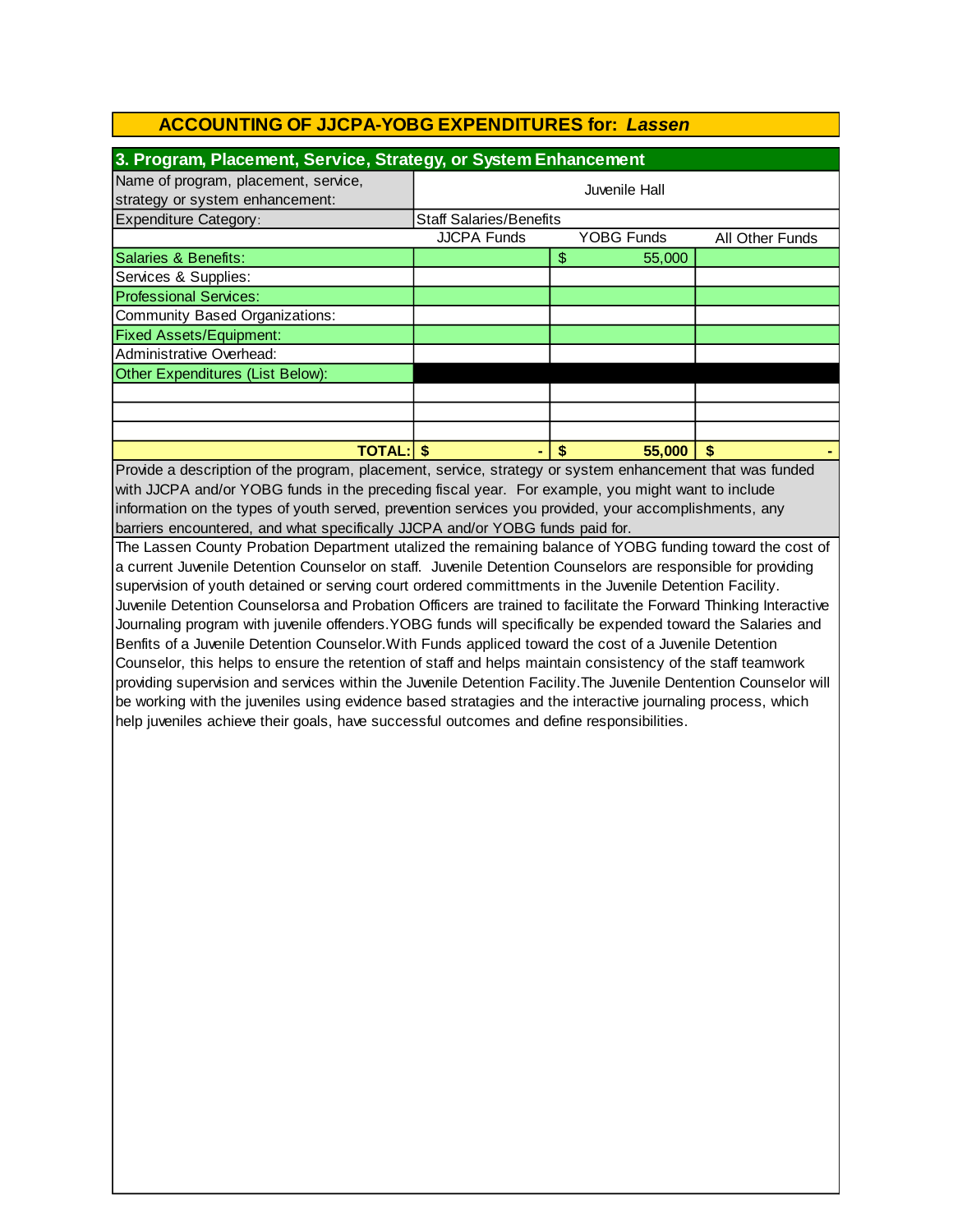| 4. Program, Placement, Service, Strategy, or System Enhancement |                                                              |                   |                 |  |  |
|-----------------------------------------------------------------|--------------------------------------------------------------|-------------------|-----------------|--|--|
| Name of program, placement, service,                            | Camera System, Industrial Refrigerator/freezer, Main AC Unit |                   |                 |  |  |
| strategy or system enhancement:                                 | replacement, Hand Held Radios                                |                   |                 |  |  |
| <b>Expenditure Category:</b>                                    | Equipment                                                    |                   |                 |  |  |
|                                                                 | <b>JJCPA Funds</b>                                           | <b>YOBG Funds</b> | All Other Funds |  |  |
| Salaries & Benefits:                                            |                                                              |                   |                 |  |  |
| Services & Supplies:                                            |                                                              |                   |                 |  |  |
| <b>Professional Services:</b>                                   |                                                              |                   |                 |  |  |
| Community Based Organizations:                                  |                                                              |                   |                 |  |  |
| <b>Fixed Assets/Equipment:</b>                                  |                                                              | \$<br>60,000      |                 |  |  |
| Administrative Overhead:                                        |                                                              |                   |                 |  |  |
| Other Expenditures (List Below):                                |                                                              |                   |                 |  |  |
|                                                                 |                                                              |                   |                 |  |  |
|                                                                 |                                                              |                   |                 |  |  |
|                                                                 |                                                              |                   |                 |  |  |
| <b>TOTAL: S</b>                                                 |                                                              | 60,000<br>\$      | S               |  |  |

Provide a description of the program, placement, service, strategy or system enhancement that was funded with JJCPA and/or YOBG funds in the preceding fiscal year. For example, you might want to include information on the types of youth served, prevention services you provided, your accomplishments, any barriers encountered, and what specifically JJCPA and/or YOBG funds paid for.

The Lassen Co Probation Department utilized some of the YOBG funding towards upgrading the outdated camera system with a recordable camera system,which will eliminate current blind spots in the facility and meet PREA standards and intergrate with our new control boards.YOBG funds will be used to replace the outdated refridgerator/freezer to insure proper food handling this year. Lassen County Probation is planning to purchase eight new hand held radios for Juvenile Hall staff to communicate internally and externally with other law enforcement agencies for the protection of staff and juvenile's in custody. The AC unit was outdated and YOBG paid to replace the main old unit to ensure the health and safety of staff and youth. YOBG funds paid to upgrade cameras in the yard and facility to eliminate blind spotsand meet recording statues. YOBG funds would be used to purchase an industrial refridgerator/freezer to insure proper food mangagment in the new year. Newer digiatl Radios would ensure Counselors and Officers can effectively communicate with dispatch and other law enforcement agencies for the safety purposes. Expending YOBG funds for all of these enhancements will help insure proper safety to both staff and youth.With the combination of continuing to operate with updated equipment, Juvenile officers can better serve minors' supervision needs, maintain safety of the facility for juveniles/staff and provide appropriate programs and services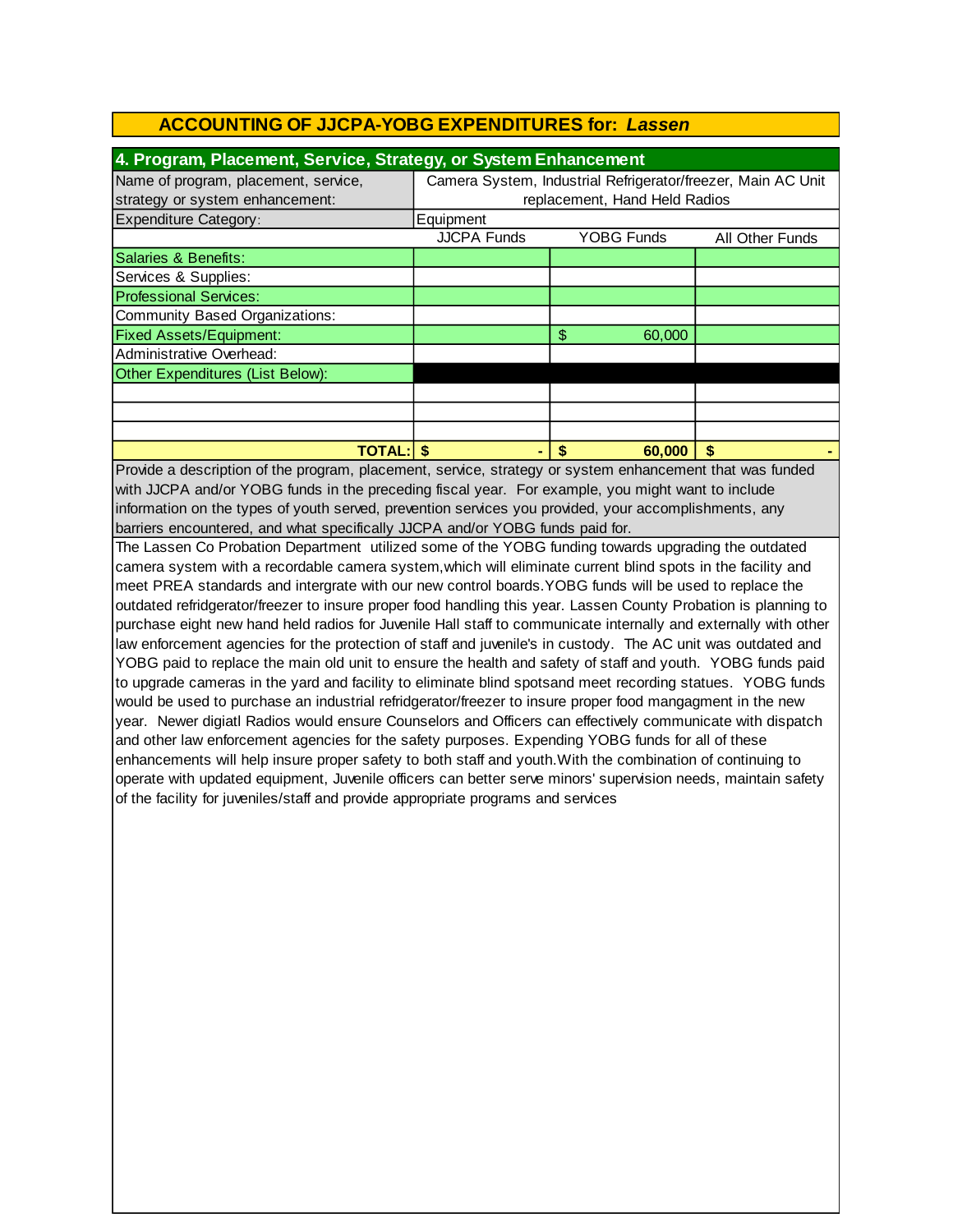| 5. Program, Placement, Service, Strategy, or System Enhancement         |                                 |                             |                   |                 |  |
|-------------------------------------------------------------------------|---------------------------------|-----------------------------|-------------------|-----------------|--|
| Name of program, placement, service,<br>strategy or system enhancement: | Truancy Reduction Program (TRP) |                             |                   |                 |  |
| <b>Expenditure Category:</b>                                            |                                 | <b>Other Direct Service</b> |                   |                 |  |
|                                                                         |                                 | <b>JJCPA Funds</b>          | <b>YOBG Funds</b> | All Other Funds |  |
| Salaries & Benefits:                                                    | \$                              | 67,094                      |                   |                 |  |
| Services & Supplies:                                                    | \$                              | 10,000                      |                   |                 |  |
| <b>Professional Services:</b>                                           |                                 |                             |                   |                 |  |
| Community Based Organizations:                                          |                                 |                             |                   |                 |  |
| <b>Fixed Assets/Equipment:</b>                                          |                                 |                             |                   |                 |  |
| Administrative Overhead:                                                |                                 |                             |                   |                 |  |
| Other Expenditures (List Below):                                        |                                 |                             |                   |                 |  |
|                                                                         |                                 |                             |                   |                 |  |
|                                                                         |                                 |                             |                   |                 |  |
|                                                                         |                                 |                             |                   |                 |  |
| <b>TOTAL:</b>                                                           |                                 | 77,094                      |                   |                 |  |

with JJCPA and/or YOBG funds in the preceding fiscal year. For example, you might want to include information on the types of youth served, prevention services you provided, your accomplishments, any barriers encountered, and what specifically JJCPA and/or YOBG funds paid for. Provide a description of the program, placement, service, strategy or system enhancement that was funded

The Lassen County Probation Department utalized JJCPA Funds toward the cost of a Deputy Probation Officer. The Deputy Probation Officer is assigned to work with all the schools that are currently contracted with Lassen County Probation. The Probation Officers will track students that are truant and/or at-risk. The Probation/Truant Officers will monitor and supervise truant students as well as juvenile probationers to see that they are in compliance with the terms and conditions of probation. The Officers will analyze emotional and behavioral disorders, and assess client's needs to develop an intervention plan. . Prevention Services refered out to was Public Health, Diversion, Youth Support Groups. The biggest barrier for our County is Transportation since our County Schools are spread out through out the . Lassen County Probations accomplishments are to help the schools inprove their attendance, increase their ADA funding, improvement in acedmics, reducing juvenile crime, and improve overall citizenship.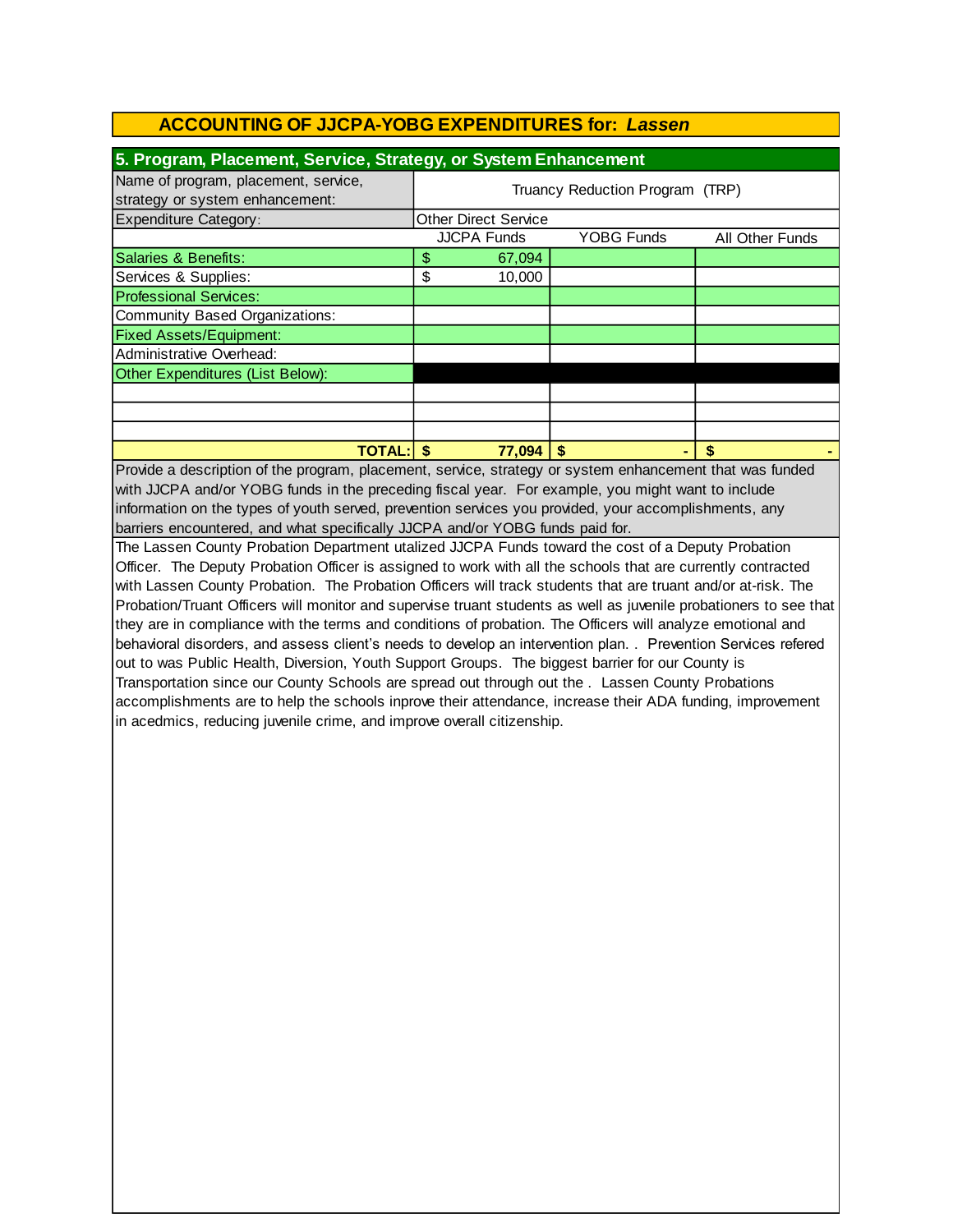| 6. Program, Placement, Service, Strategy, or System Enhancement         |                                 |        |            |                 |  |  |  |
|-------------------------------------------------------------------------|---------------------------------|--------|------------|-----------------|--|--|--|
| Name of program, placement, service,<br>strategy or system enhancement: | Mobile Treatment Services (MTS) |        |            |                 |  |  |  |
| Expenditure Category:                                                   | other direct service            |        |            |                 |  |  |  |
|                                                                         | <b>JJCPA Funds</b>              |        | YOBG Funds | All Other Funds |  |  |  |
| Salaries & Benefits:                                                    | \$                              | 54,584 |            |                 |  |  |  |
| Services & Supplies:                                                    |                                 |        |            |                 |  |  |  |
| <b>Professional Services:</b>                                           |                                 |        |            |                 |  |  |  |
| Community Based Organizations:                                          |                                 |        |            |                 |  |  |  |
| <b>Fixed Assets/Equipment:</b>                                          |                                 |        |            |                 |  |  |  |
| Administrative Overhead:                                                |                                 |        |            |                 |  |  |  |
| Other Expenditures (List Below):                                        |                                 |        |            |                 |  |  |  |
|                                                                         |                                 |        |            |                 |  |  |  |
|                                                                         |                                 |        |            |                 |  |  |  |
|                                                                         |                                 |        |            |                 |  |  |  |
| <b>TOTAL:</b>                                                           |                                 | 54,584 |            |                 |  |  |  |

Provide a description of the program, placement, service, strategy or system enhancement that was funded with JJCPA and/or YOBG funds in the preceding fiscal year. For example, you might want to include information on the types of youth served, prevention services you provided, your accomplishments, any barriers encountered, and what specifically JJCPA and/or YOBG funds paid for.

The Lassen County Probation Department utilized JJCPA Funds toward the cost of a Deputy Probation Officer. The types of youth serviced in this program are households in the outlying areas that are limited on resources. Prevention Services refered out were to the One Stop that houses Behavioal Health and Botvin Life Skills. The biggest barrier for our County is the time spent on transportation to all the outlying areas as our county is large demographically.